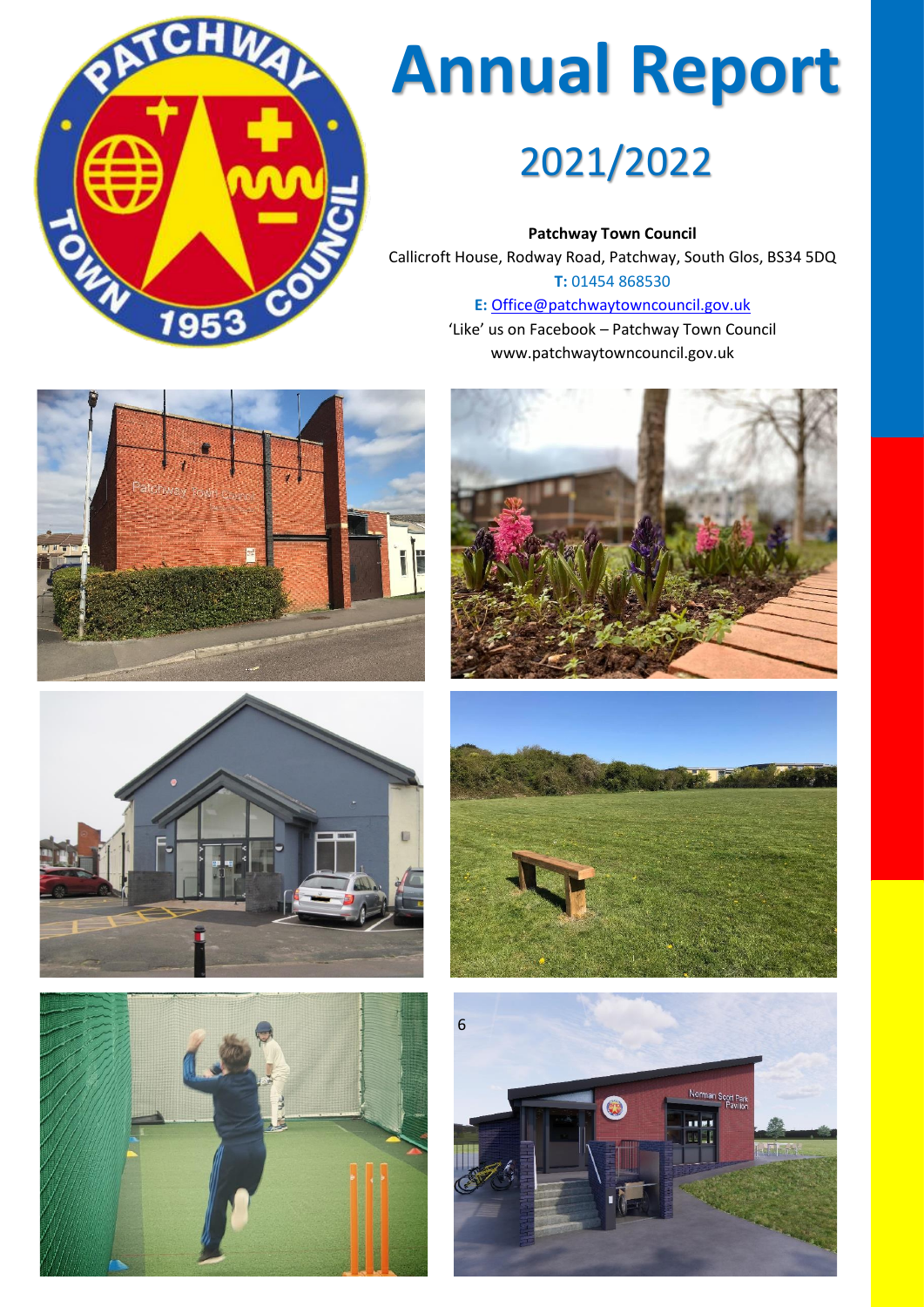#### **A View From The Chair: Mayor's Message**



I would like to begin this year's report by saying thank you to the people of Patchway and Charlton Hayes. Over the last 12 months, we have seen our community bounce back from numerous lockdowns and restrictions and we have really seen the Patchway community spirit shine through. Since May 2021, the Council has been working hard together to deliver infrastructure projects for our community. In the last year, we have seen the redevelopment of Patchway Community Centre which has given the centre two new larger halls as well as freeing up other rooms, to ensure that Patchway has a community space for everyone.

We have seen the Norman Scott Park redevelopment get underway and we hope to have this new facility open by Autumn 2022 which will include a new community café, office space as well as four changing rooms. Whilst we have delivered on the key projects, we must not forget the other side of the coin. Every month, the Council meets to discuss ways in which to improve Patchway and to benefit local residents. I am proud to see the amount of work the Council has put in with regards to Youth Work, ensuring there is a suitable and viable programme for our young people as well as the Council taking on our own 'Youth Work' through having sport's workshops in half term holidays, free of charge to Patchway residents. This has been a main priority of this Council year and we are glad to have offered fully funded workshops to over 120 children so far. We have also successfully delivered a community litter champion scheme whereby over 50 people have gone out and collected litter in the Town. This has helped us drastically over the last year and we hope to keep this project going for a number of years to come. We have also improved the security of the field at The Tumps from any unwanted visitors and now we hope to utilise this space for events in the near future. You can read more about what we have achieved this year later in this report.

I would like to thank all my fellow Councillors and Staff at Patchway Town Council for improving the standards for Patchway Town Council and to thank all of our residents who have supported the Council this year.

#### *Cllr. Jon Butler* - **Mayor of Patchway**

**Not Elected**

| Full Council Meetings             | 2021<br><b>4th May</b> | 15th June 2021 | 2021<br>29th June | <b>August 2021</b><br><b>Sth</b> | <b>August 2021</b><br>31st | September 2021<br>21st | 2021<br>October<br><b>Sth</b> | 19th October 2021 | 2021<br>16th November | 21st December 2021 | 18th January 2022 | 15th February 2022 | 22nd February 2022 | 5th March 2022 | April 2022<br><b>Sth</b> | 2022<br><b>April</b><br>26th | Attended out of 16      | percentage<br>$\overline{\mathbf{c}}$ |
|-----------------------------------|------------------------|----------------|-------------------|----------------------------------|----------------------------|------------------------|-------------------------------|-------------------|-----------------------|--------------------|-------------------|--------------------|--------------------|----------------|--------------------------|------------------------------|-------------------------|---------------------------------------|
|                                   |                        |                |                   |                                  |                            |                        |                               |                   |                       |                    |                   |                    |                    |                |                          |                              |                         | $\overline{a}$                        |
| <b>Extraordinary Meetings (e)</b> |                        |                | e                 | e                                | e                          |                        | e                             |                   |                       |                    |                   |                    | e                  |                | e                        |                              |                         |                                       |
| Jo Buddharaju                     |                        |                |                   |                                  |                            |                        |                               |                   |                       |                    |                   |                    |                    |                |                          |                              | 10                      | 62.50%                                |
| <b>Jon Butler</b>                 |                        |                |                   |                                  |                            |                        |                               |                   |                       |                    |                   |                    |                    |                |                          |                              | 16                      | 100.00%                               |
| <b>Patrick Cottrell</b>           |                        |                |                   |                                  |                            |                        |                               |                   |                       |                    |                   |                    |                    |                |                          |                              | 13                      | 81.25%                                |
| <b>Ken Dando</b>                  |                        |                |                   |                                  |                            |                        |                               |                   |                       |                    |                   |                    |                    |                |                          |                              | 16                      | 100.00%                               |
| <b>Eric Gordon</b>                |                        |                |                   | A                                | Α                          |                        | A                             | A                 |                       | A                  |                   |                    |                    |                | A                        | A                            | 5                       | 31.25%                                |
| <b>Brian Hopkinson</b>            |                        |                |                   |                                  |                            |                        |                               |                   |                       |                    |                   |                    |                    |                |                          |                              | 15                      | 93.75%                                |
| <b>Peter Knight</b>               |                        |                |                   |                                  |                            |                        |                               |                   |                       |                    |                   |                    |                    |                |                          |                              | 9 out of 9              | 100.00%                               |
| <b>Dayley Lawrence</b>            |                        |                |                   |                                  |                            |                        |                               |                   |                       |                    |                   |                    |                    |                |                          |                              | 12 out of 15            | 80.00%                                |
| <b>Roger Loveridge</b>            |                        |                |                   |                                  |                            |                        |                               |                   |                       |                    |                   |                    |                    |                |                          |                              | 15                      | 93.75%                                |
| <b>Elaine Martin</b>              |                        |                |                   |                                  |                            |                        |                               |                   |                       |                    |                   |                    |                    |                |                          |                              | $\overline{\mathbf{z}}$ | 43.75%                                |
| <b>Sam Scott</b>                  |                        |                |                   |                                  |                            |                        |                               |                   |                       |                    |                   |                    |                    |                |                          |                              | 13                      | 81.25%                                |
| <b>Toni Scott</b>                 |                        |                | A                 |                                  | A                          |                        |                               |                   |                       |                    |                   |                    |                    |                | Α                        |                              | 8                       | 50.00%                                |
| Sanjay Shambhu                    |                        |                |                   |                                  |                            |                        |                               |                   |                       |                    |                   |                    |                    |                |                          |                              | 12                      | 75.00%                                |
| <b>Isobel Walker</b>              |                        |                |                   |                                  |                            |                        |                               |                   |                       |                    |                   |                    |                    |                |                          |                              | 13                      | 81.25%                                |
| <b>Roland Walker</b>              |                        |                |                   |                                  |                            |                        |                               |                   |                       |                    |                   |                    |                    |                |                          |                              | 13                      | 81.25%                                |
| Key                               |                        |                |                   |                                  |                            |                        |                               |                   |                       |                    |                   |                    |                    |                |                          |                              |                         |                                       |
| <b>Present</b>                    |                        |                |                   |                                  |                            |                        |                               |                   |                       |                    |                   |                    |                    |                |                          |                              |                         |                                       |
| <b>Apologies Given</b>            |                        |                |                   |                                  |                            |                        |                               |                   |                       |                    |                   |                    |                    |                |                          |                              |                         |                                       |
| <b>Absent</b>                     |                        |                |                   |                                  |                            |                        |                               |                   |                       |                    |                   |                    |                    |                |                          |                              |                         |                                       |

#### **Full Council Attendance 2021-2022**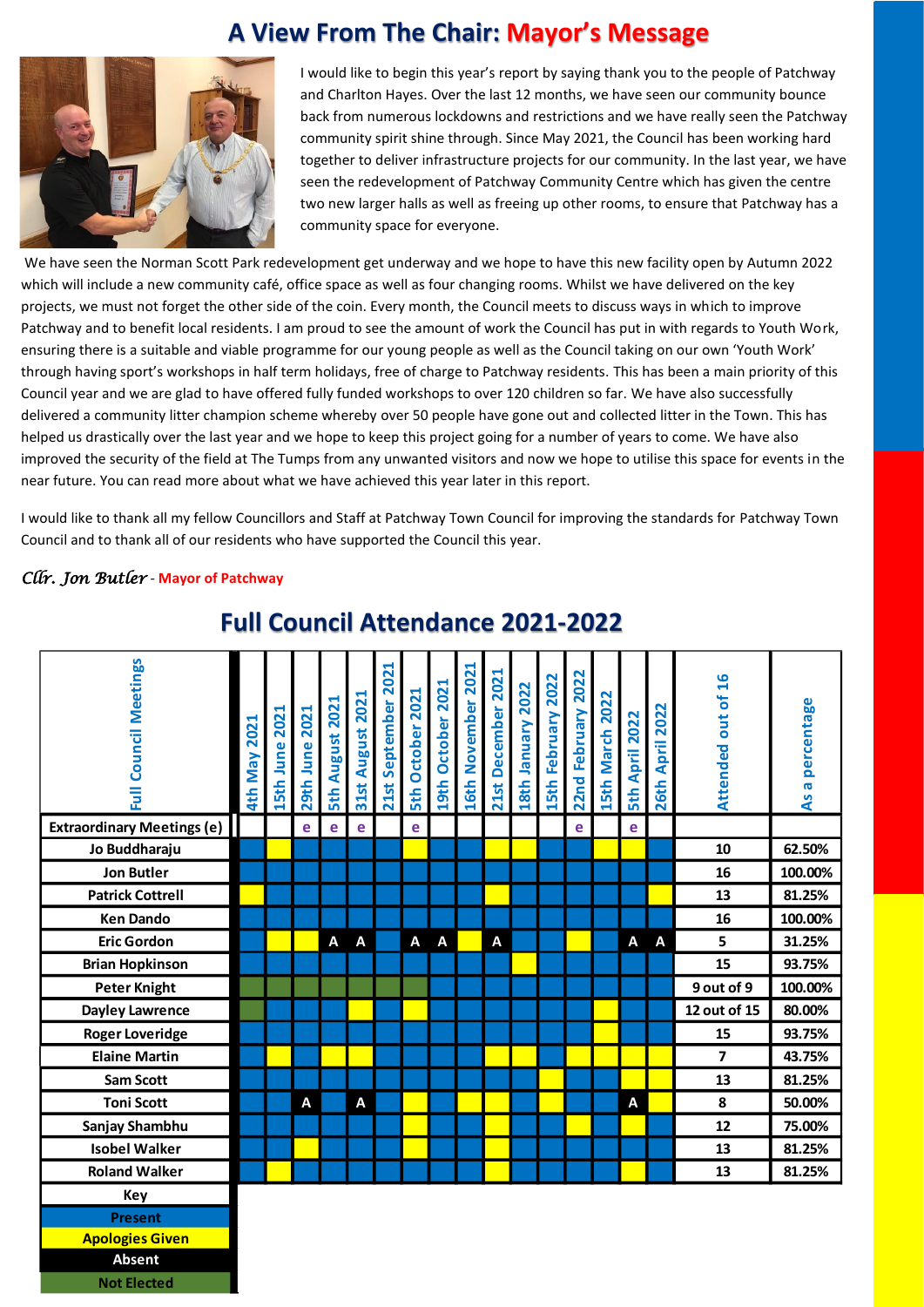#### **What We Have Achieved**

- $\checkmark$  A consistently good Internal Audit report with specific praise for the high quality of financial documentation retained.
	- $\checkmark$  Securing The Tumps with a permanent solution as well as tidving up the area around the entrance way.

✓ We have successfully run sports workshops for over 120 children in Patchway.

✓ Produced and installed 'Patchway Maps' detailing all of the local amenities that our area has to offer.

 $\checkmark$  Completed the redevelopment of Patchway Community Centre.

- $\checkmark$  Started the redevelopment of Norman Scott Park Pavilion.
- Investigated the current youth provision in Patchway and have worked with a range of providers to improve this provision for our young people.
- Upgraded and installed new play equipment in all of our play areas including a basketball court at Blakeney Road playing field, a tennis table at Arlingham Way pocket park and spring animals at Scott Park.

 $\checkmark$  Relocated the Beacon to the BMX track to ensure safety for all spectators.

- $\checkmark$  Supported residents views on planning matters and have represented the community voice with South Gloucestershire Council.
- ✓ Produced and gave out 1000 free Patchway calendars with the winning photographs each having a prize.
	- $\checkmark$  Created a brand new community newsletter that is available online and in print.
	- $\checkmark$  Gave out 65 free sessions of training at the Cricket Net facility for young people under the age of 14.  $\checkmark$  Applied for the 'Quality Gold Status' of the Local Council Award Scheme.
- $\checkmark$  Successfully ran the 'Patchway 100' food aid project giving out over £3000 of food to those who needed it most.
	- Set up a Town Council sponsorship scheme which will benefit all of our community.
		- $\checkmark$  Adopted and implemented a Local Nature Action Plan for Patchway.
	- $\checkmark$  Supporting residents to take action against their housing associations to ensure that any problems in their property are fixed.
		- $\checkmark$  Increased the amount of street-lights in Scott Park to ensure safety for all users.
			- $\checkmark$  Installed various benches around the Town replacing the older ones.
		- $\checkmark$  We are working with local organisations to create a 'Bee Highway' in Patchway.
			- $\checkmark$  We have invested over £15,000 to repair the surfaces in all of our play areas.
			- $\checkmark$  We have upgraded all of our noticeboards to keep our residents informed.
		- $\checkmark$  Created a new 'Nature Area' within Scott Park complete with benches and a walking trail.
			- $\checkmark$  Installed a new 'Access Gate' in Scott Park replacing the smaller and older gate.
			- $\checkmark$  We held a 'Fly Tipping Amnesty' morning to try and clear the worst of our back lanes.
				- $\checkmark$  Invested over £20,000 into new Christmas Lights for the whole community.

#### **Grants Paid To Local Organisations 2021-2022**

| <b>Organisation</b>                          | £     |
|----------------------------------------------|-------|
| <b>South Gloucestershire Play Scheme</b>     | 4000  |
| <b>The Link Club</b>                         | 1000  |
| <b>Patchway Town FC</b>                      | 1000  |
| <b>Citizens Advice South Gloucestershire</b> | 750   |
| <b>Bristol BMX Club</b>                      | 746   |
| <b>Patchway Cricket Club</b>                 | 500   |
| <b>ReACH</b>                                 | 500   |
| <b>Mamas Bristol CIC</b>                     | 250   |
| <b>TOTAL</b>                                 | £8746 |